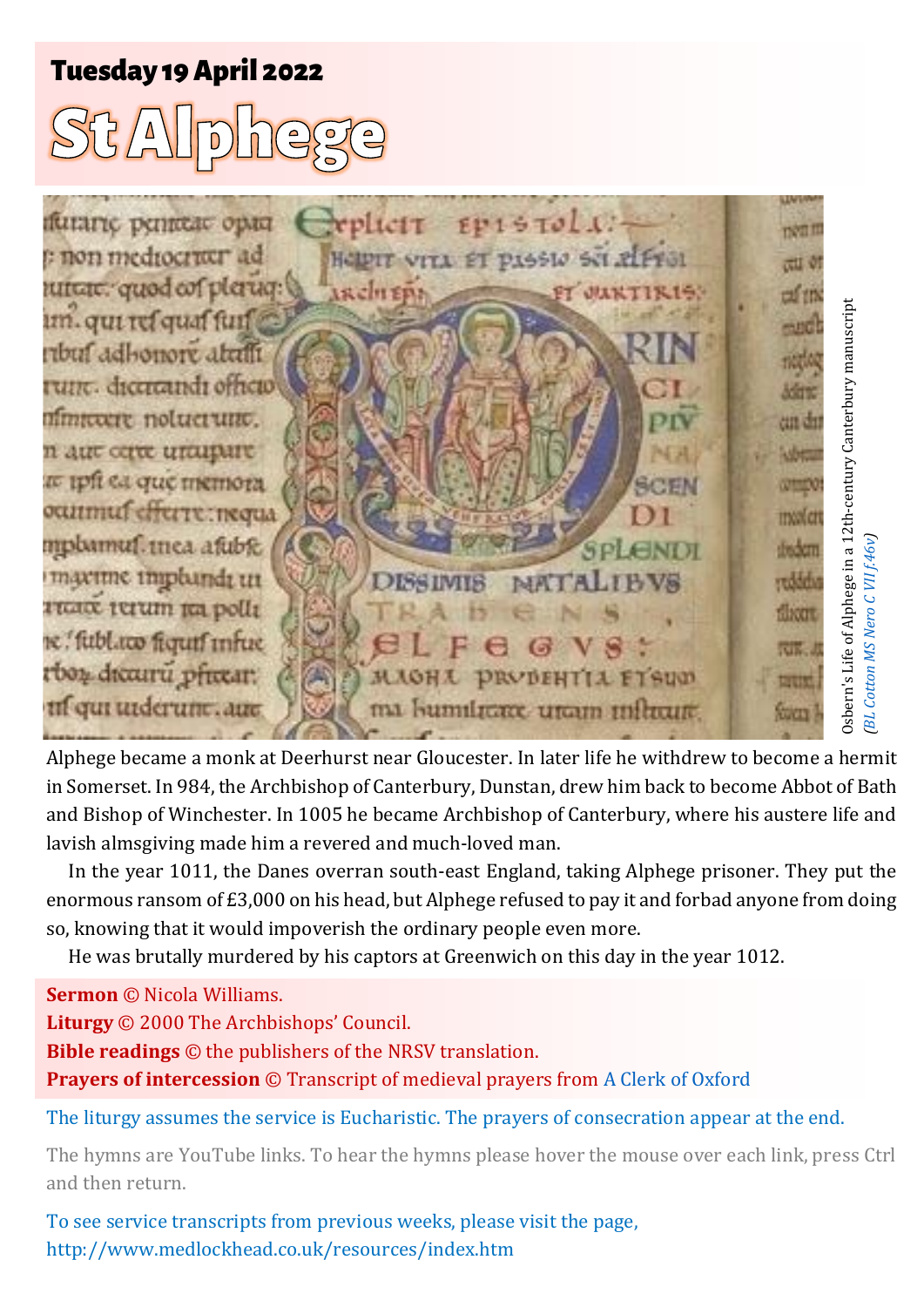# **Introduction and welcome**

| <b>HYMN 1 For all the saints</b> | (please click on this link to hear the hymn) |  |
|----------------------------------|----------------------------------------------|--|
|                                  |                                              |  |

# **The Welcome**

In the name of the Father, and of the Son, and of the Holy Spirit

All **Amen.**

The Lord be with you

All **And also with you.**

# **The Preparation**

All **Almighty God,**

**to whom all hearts are open, all desires known, and from whom no secrets are hidden: cleanse the thoughts of our hearts by the inspiration of your Holy Spirit, that we may perfectly love you, and worthily magnify your holy name; through Christ our Lord. Amen.**

Our Lord Jesus Christ said:

The first commandment is this: 'Hear, O Israel, the Lord our God is the only Lord. You shall love the Lord your God with all your heart, with all your soul, with all your mind, and with all your strength.'

And the second is this: 'Love your neighbour as yourself.' There is no other commandment greater than these. On these two commandments hang all the law and the prophets.

### All **Amen. Lord, have mercy.**

Christ calls us to share the heavenly banquet of his love with all the saints in earth and heaven. Therefore, knowing our unworthiness and sin, let us confess our sins in penitence and faith, firmly resolved to keep God's commandments and to live in love and peace with all.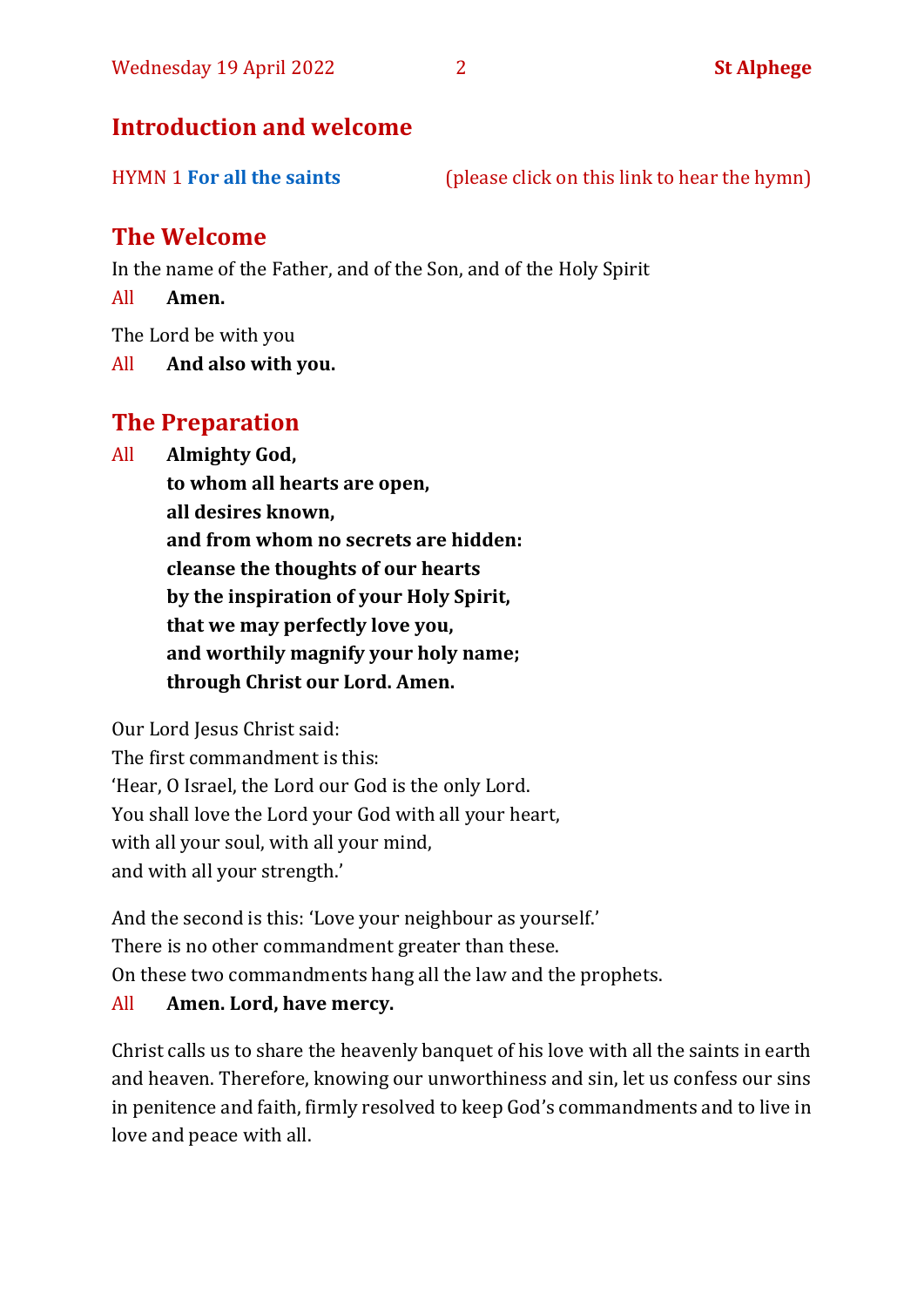All **Almighty God, our heavenly Father, we have sinned against you and against our neighbour in thought and word and deed, through negligence, through weakness, through our own deliberate fault. We are truly sorry and repent of all our sins. For the sake of your Son Jesus Christ, who died for us, forgive us all that is past and grant that we may serve you in newness of life to the glory of your name. Amen.**

Almighty God,

who forgives all who truly repent, have mercy upon you, pardon and deliver you from all your sins, confirm and strengthen you in all goodness, and keep you in life eternal; through Jesus Christ our Lord. All **Amen.**

# **The Gloria**

This Gloria is sung to the tune of 'Cwm Rhondda'. Click **[here](https://www.youtube.com/watch?v=l71MLQ22dIk)** for the tune.

All **Glory be to God in Heaven, Songs of joy and peace we bring, Thankful hearts and voices raising, To creation's Lord we sing. Lord we thank you, Lord we praise you, Glory be to God our King: Glory be to God our King. Lamb of God, who on our shoulders, Bore the load of this world's sin; Only Son of God the Father, You have brought us peace within. Lord, have mercy, Christ have mercy,**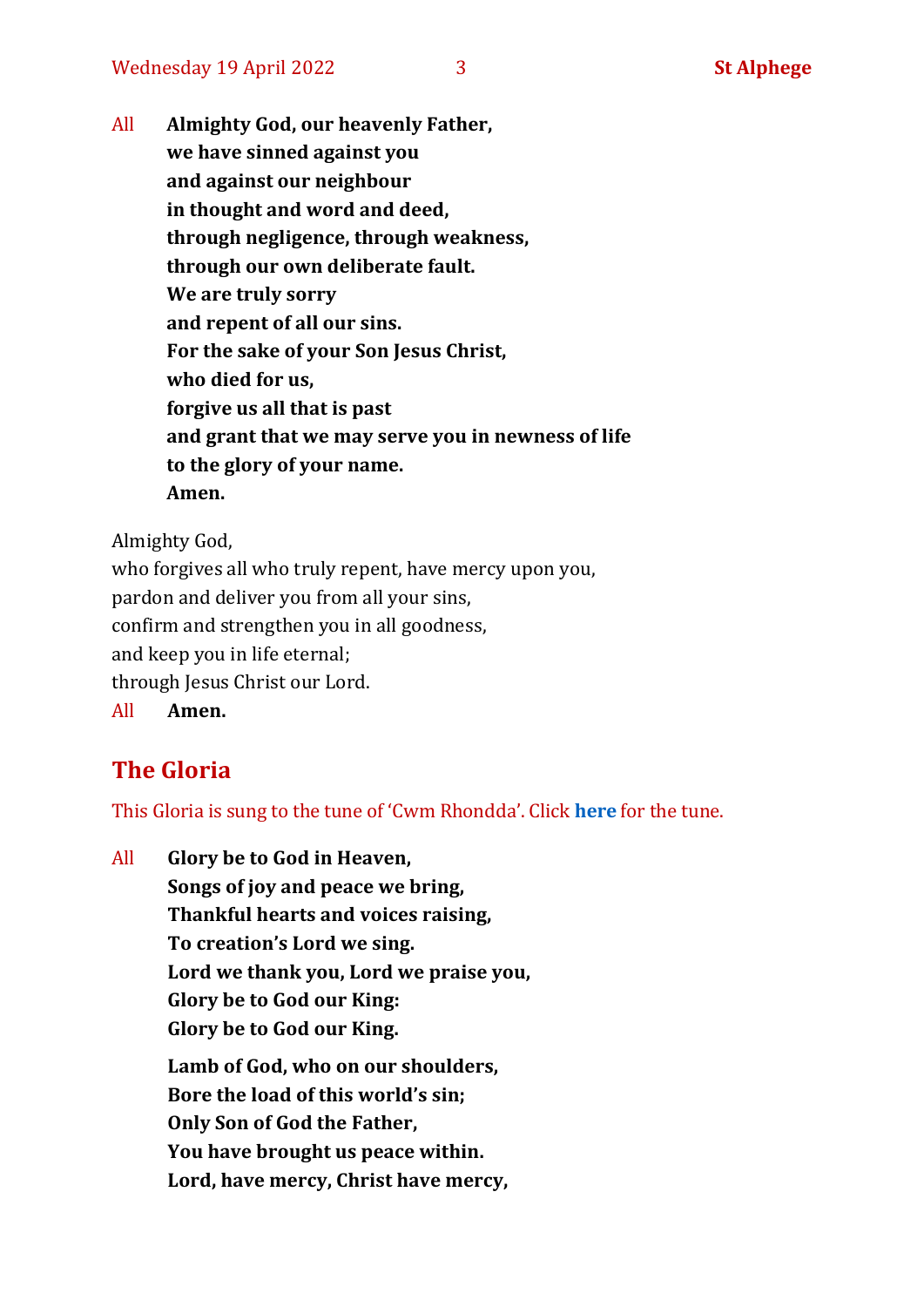**Now your glorious reign begin: Now your glorious reign begin.**

**You O Son of God are Holy, You we praise with one accord. None in heav'n or earth is like you, Only you are Christ the Lord. With the Father and the Spirit, Ever worshipped and adored: Ever worshipped and adored.**

## **The Collect for St Alphege**

Merciful God, who raised up your servant Alphege to be a pastor of your people and gave him grace to suffer for justice and true religion: grant that we who celebrate his martyrdom may know the power of the risen Christ in our hearts and share his peace in lives offered to your service; through Jesus Christ your Son our Lord, who is alive and reigns with you, in the unity of the Holy Spirit, one God, now and for ever.

All **Amen.**

## **First reading**

A reading from the book of the Prophet Isaiah

Thus says the Lord, he who created you, O Jacob, he who formed you, O Israel: Do not fear, for I have redeemed you; I have called you by name, you are mine. When you pass through the waters, I will be with you; and through the rivers, they shall not overwhelm you; when you walk through fire you shall not be burned, and the flame shall not consume you. For I am the Lord your God, the Holy One of Israel, your Saviour. I give Egypt as your ransom, Ethiopia and Seba in exchange for you. Because you are precious in my sight, and honoured, and I love you, I give people in return for you, nations in exchange for your life. Do not fear, for I am with you; I will bring your offspring from the east, and from the west I will gather you; I will say to the north, 'Give them up,' and to the south, 'Do not withhold; bring my sons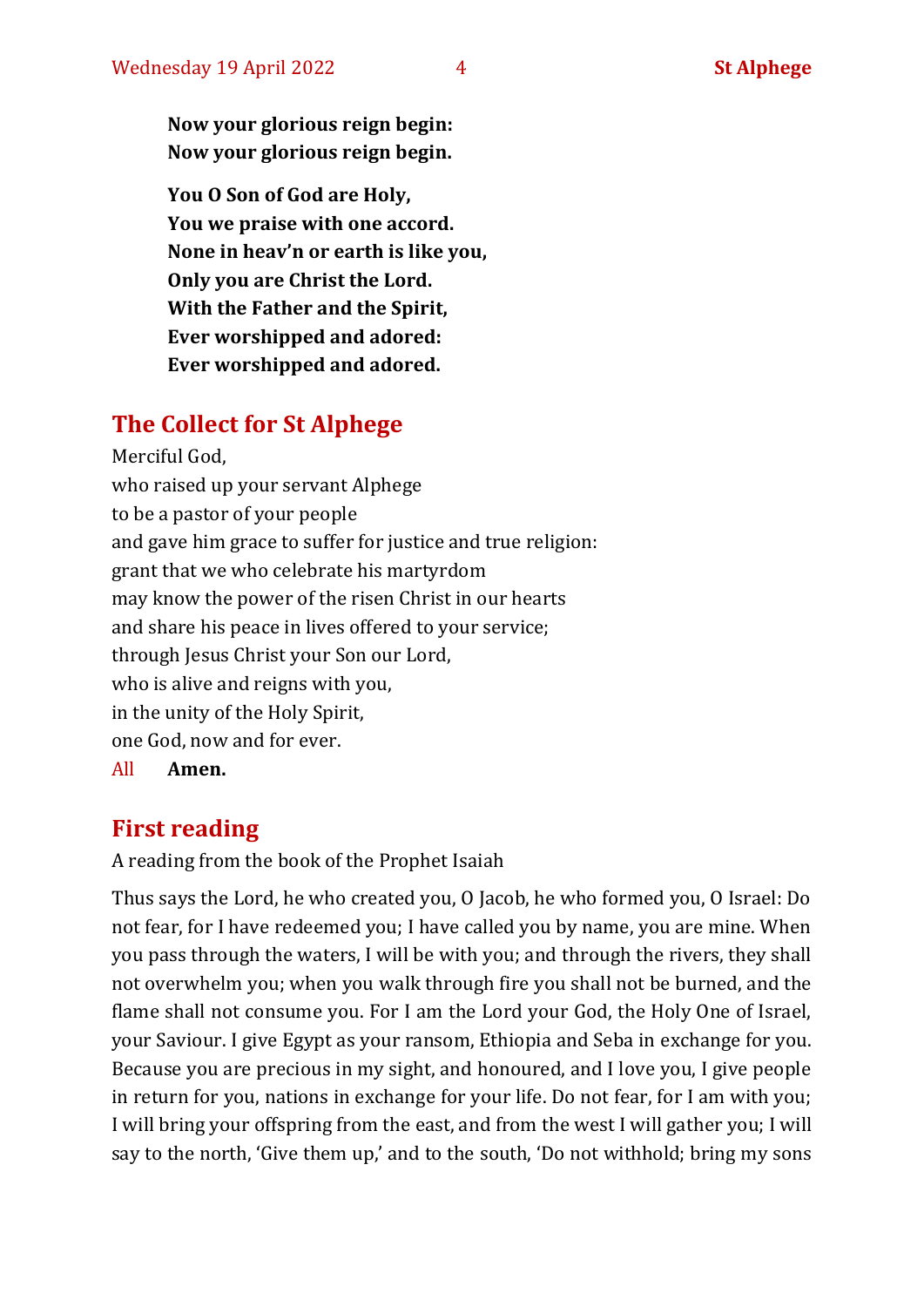from far away and my daughters from the end of the earth—everyone who is called by my name, whom I created for my glory, whom I formed and made.' *Isaiah 43:1–7*

This is the Word of the Lord

All **Thanks be to God.**

# **Second reading**

A reading from the Letter to the Hebrews

Every high priest chosen from among mortals is put in charge of things pertaining to God on their behalf, to offer gifts and sacrifices for sins. He is able to deal gently with the ignorant and wayward, since he himself is subject to weakness; and because of this he must offer sacrifice for his own sins as well as for those of the people. And one does not presume to take this honour, but takes it only when called by God, just as Aaron was. *Hebrews 5:1–4*

This is the Word of the Lord

All **Thanks be to God.**

HYMN 2 **[Agnus Dei \(Alleluia\)](https://www.youtube.com/watch?v=rBeEqA1VrNk)** (click on this link to hear the hymn)

# **Gospel reading**

Hear the Gospel of our Lord Jesus Christ according to Matthew

All **Glory to you O Lord.**

Jesus told his disciples, 'If any want to become my followers, let them deny themselves and take up their cross and follow me. For those who want to save their life will lose it, and those who lose their life for my sake will find it. For what will it profit them if they gain the whole world but forfeit their life? Or what will they give in return for their life?' *Matthew 16:24–26*

This is the Gospel of the Lord

All **Praise to you O Christ.** 

# **Sermon**

Having never heard of Alphege I had to do some research and what I found was that, predictably, this ancient character is so much more relatable than I ever imagined.

Alphege was a 'child prodigy' of priesthood, going into monkhood at an early age, even for those times. He lived a frugal, quiet life and was promoted several times until, ultimately, he became Archbishop of Canterbury. So far, so predictable for a Saint. Alphege even died a martyr which sealed his sainthood forever. He was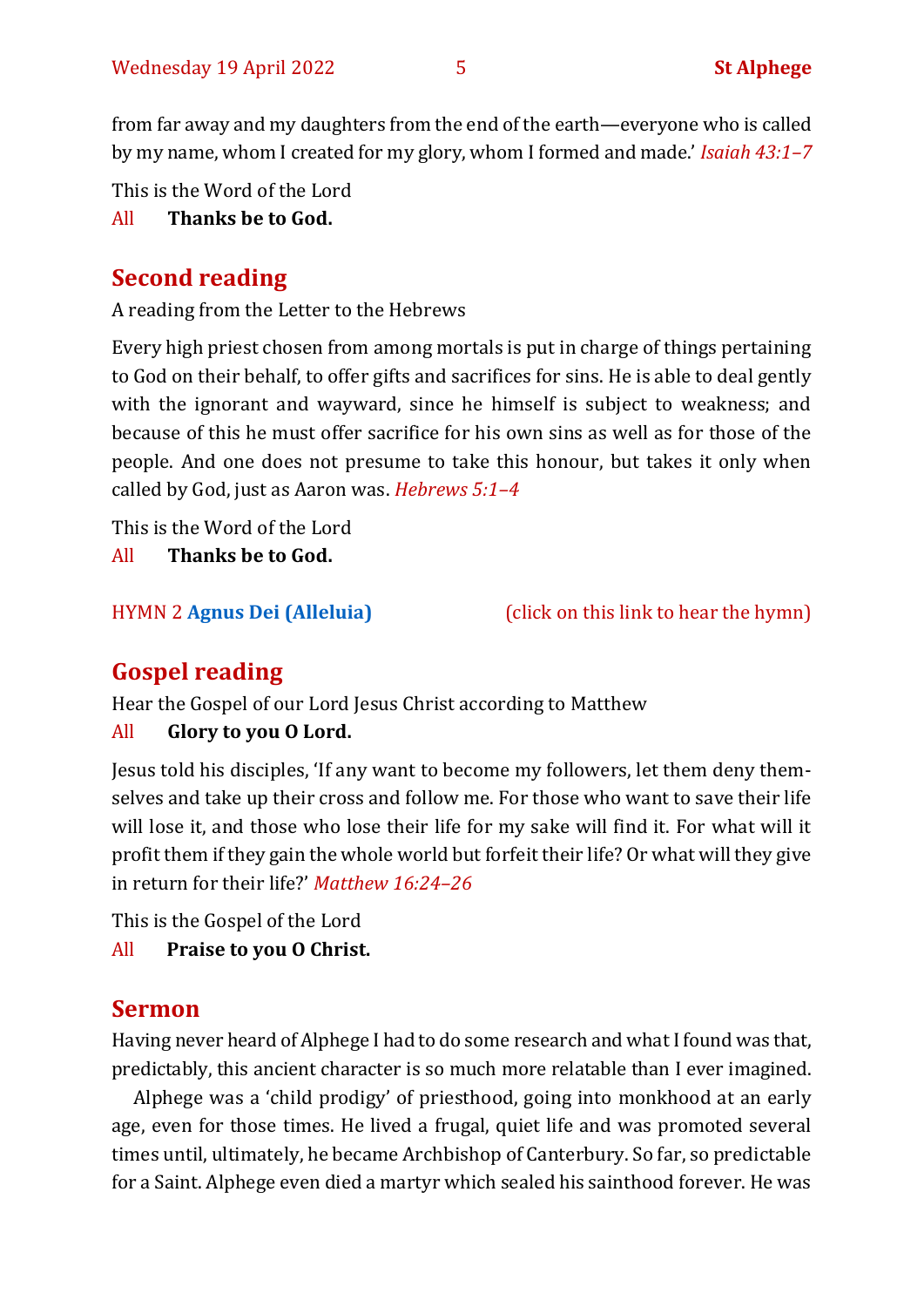known to be very wise; he was sent on several peace treaties and even converted hardened Vikings to his beloved Christian faith, such were his powers of reasoning and contrition!

The thing that I love about Alphege though, is that he isn't a saint because he contested for the Christian faith (although he did that too obviously) but because he lived out the Christian virtue of justice. Such was his reputation among the Vikings that, when captured by them, they demanded an eye watering ransom for his release of £3,000. Alphege knew that raising this money was likely to cost his people more than just coins, it would ruin them and so he refused to be ransomed and, as a consequence, faced a gruesome death by 'stoning' with animal bones.

How many of us, when faced with an horrific death, would do what we could to try to get out of it? It's human nature, and yet what Alphege did was try everything that he could *not* to get out of it. I am sure that he didn't necessarily want to die, but neither could he live with the fact that probably, what little his people had, would have been used to pay the ransom and they would have faced even worse hardship. The situation was, in a word, unjust.

I read somewhere that in the Jewish faith Jews cry out for social justice – justice for a nation against an enemy or individual who has been abused in some way. Whereas when a Christian thinks about justice they put him or herself in the dock and ask for forgiveness (and that Justice be done). Now I am not sure if I agree with this entirely, but I do know that Justice plays a large part in our lives whether we notice it or not and, unfortunately, at the moment, the war in the Ukraine has focused the world's eye on the need for justice.

For most of us though, Justice is a daily quest. How many times have you heard a child cry 'But it's not fair!'—usually accompanied by tears and a stamp of the feet? How many times do you hear people on the bus moan about tax increases or even the weather—as if we naturally deserve better out of both the government and the planet? How would you feel if someone beat you to a car parking space that you are about to drive into? Justice often induces anger and anger can rapidly spread and go beyond that of one person, to anger on behalf of others until, eventually, a whole nation can take offence and then the trouble really begins.

And yet, as humans, nothing we have is ours. It is all God given. The trouble is, we forget that. And that doesn't make injustice OK. When someone has been abused, when they have been hurt physically, emotionally or even financially, there is a pain that 'needs' justice. God knows this but we rarely leave room for God's judgement because that is often not swift enough for us, or even, not enough for us. We forget that we ask for forgiveness for our sins, but quite like to see other people pay for theirs.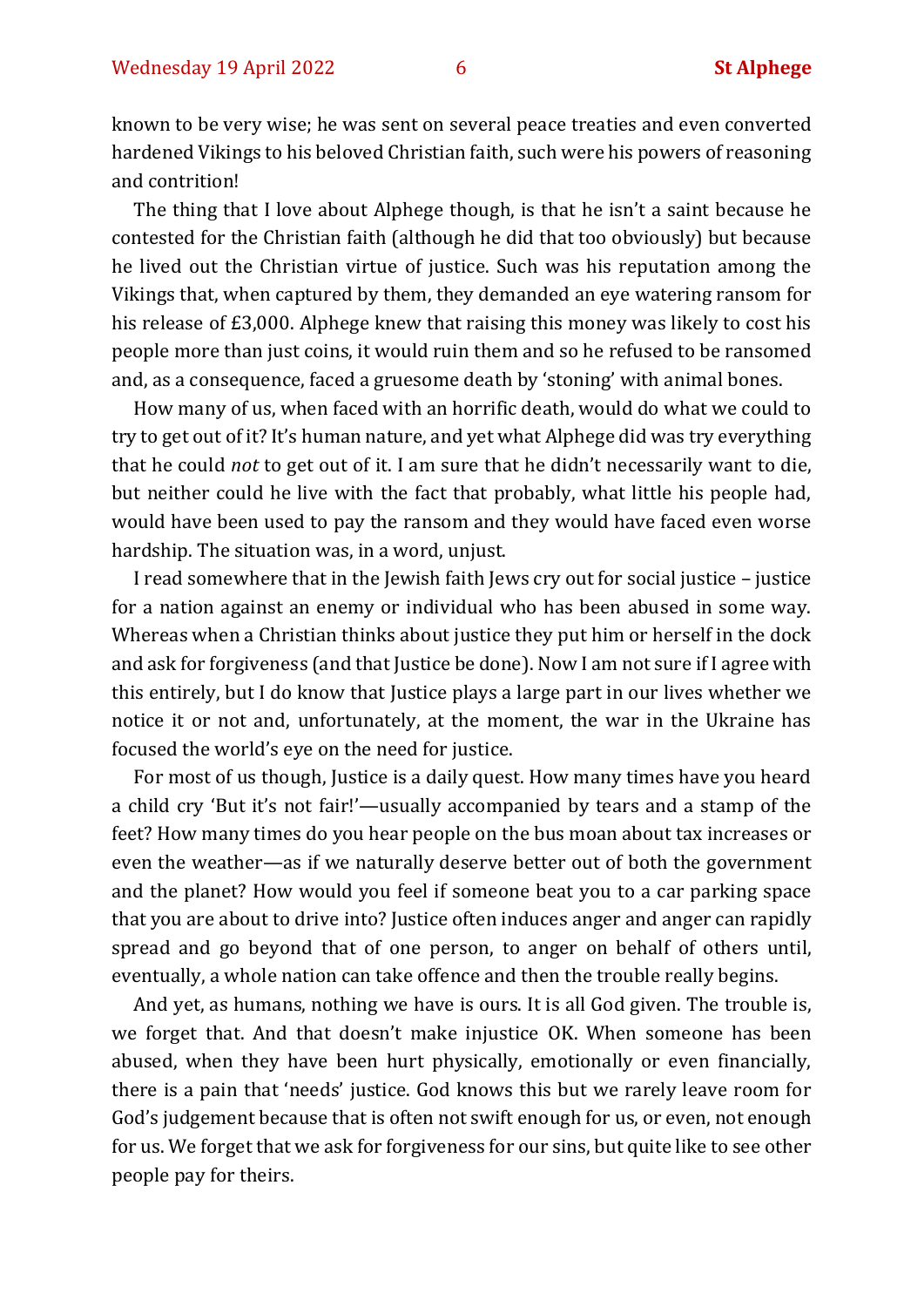Hebrews10:30 states 'For we know him who said, 'It is mine to avenge; I will repay,' and again, 'The Lord will judge his people.'

Alphege knew that his people would have to pay for the sins of the Vikings. His people would be expected to pay for his ransom and would do so if only he would let him. Alphege had a big heart for justice and didn't value his life as worth the suffering of many others and he was willing to pay with it if it would only save his beloved people from starving that year.

And so justice is a relative thing. It depends upon your viewpoint but there seems to be a baseline of what humans feel is just and what is not. But what does God call us to? Is it not righteousness—to live justly lives, making sure that we neither harm nor offend others whether or not they harm or offend us?

Micah 6:8 says, 'He has shown you, O mortal, what is good. And what does the Lord require of you? To act justly and to love mercy and to walk humbly with your God'.

This is not the most palatable message for most of us to hear when we are angry, but the Bible makes it very clear that sin is sin regardless of the offence and so if we truly want justice, then we have to leave it to the true judge.

Jesus says in Matthew 5:38–39 'You have heard that it was said, "Eye for eye, and tooth for tooth.' But I tell you, do not resist an evil person. If anyone slaps you on the right cheek, turn to them the other cheek also'.

One of the hardest lessons of the Bible I think. However, this of course begs the question, why have a police force? If as Christians we believe that God will be the final judge, why do we feel the need to appoint people to dole out punishment? The answer of course is that, without the police, chaos would ensue. Most of us would abide by the 'rules' but not all and it's the minority that cause the problem.

The Bible tells us that this all stems from that Original Sin in the garden of Eden. God's beautiful creation was in perfect harmony until Adam and Eve upset the apple cart.

Having worked with offenders for a few years, I can tell you that the notion of justice is very subjective. Often, I heard accounts of how a crime was committed 'because'…that 'because' being another person, or a specific situation that was seen to be unjust. Even shoplifting brought forth cries of 'the government doesn't pay me enough…it's not fair'.

Justice is such a precious commodity. It rules our lives in ways we overlook every single day but the message is clear…

Do not take revenge, my dear friends, but leave room for God's wrath, for it is written: 'It is mine to avenge; I will repay,' says the Lord. *Romans 12:19*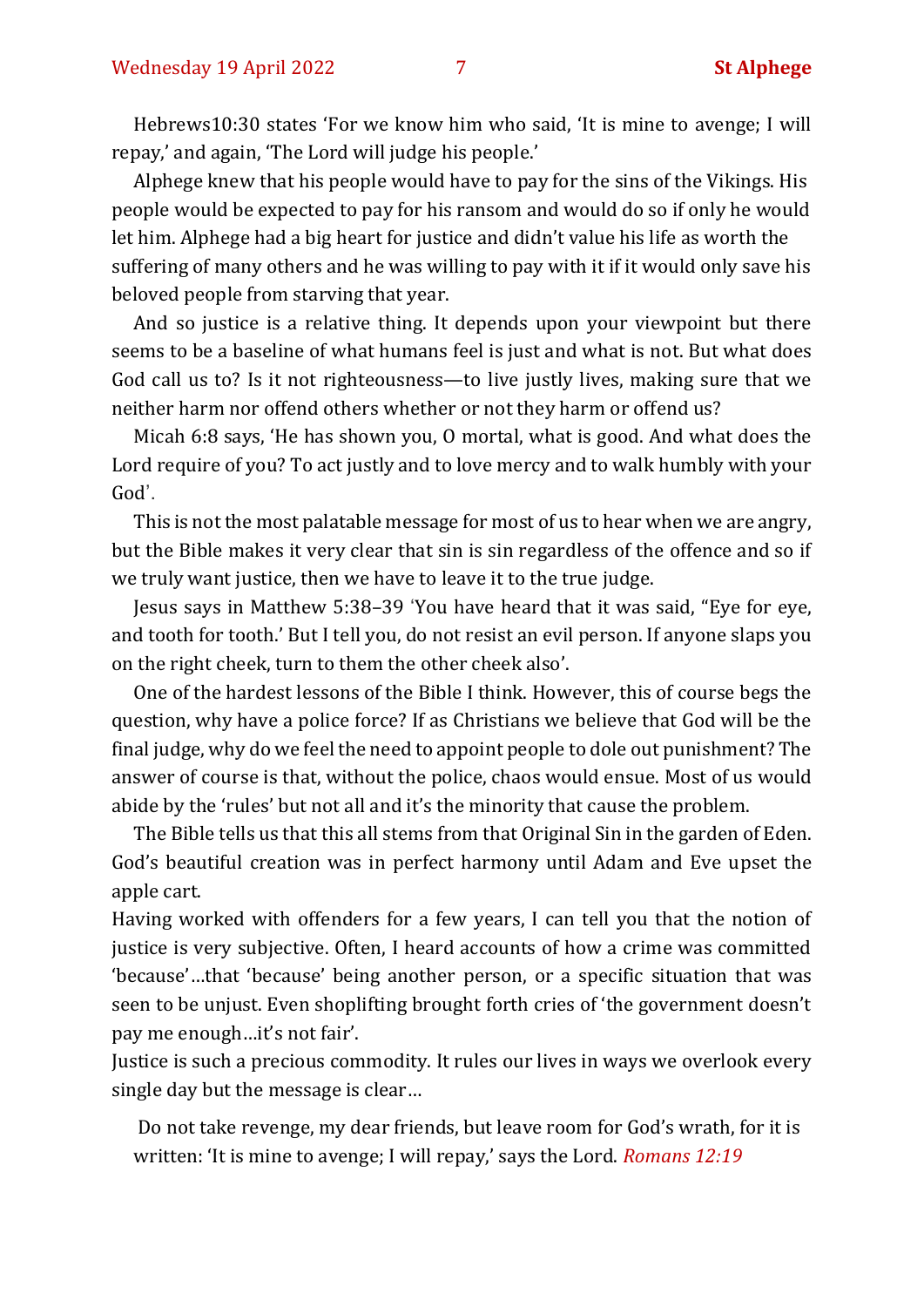### and

The Lord longs to be gracious to you; therefore he will rise up to show you compassion. For the Lord is a God of justice. Blessed are all who wait for him! *Isaiah 30:18*

I do not have an answer for the many questions that remain concerning justice, especially when we witness daily the invasion of one innocent country by another much more powerful country. What are we supposed to do? President Zelensky himself recently told the invading Russian Army that 'God will not forgive'—a contentious statement that I suggest *might* mean that God will not *forget.*

As Christians today, the one thing that we can do is the one thing that people of faith have done for millennia, we can cry out to God and be sure that He will hear our voices. That is what Alphege would have done and in a way, perhaps Alphege did serve the Vikings their justice—after all they got nothing for their sins; they went to all the trouble of capturing and then ransoming him for nothing.

Whatever we do, today and tomorrow and every day after that, perhaps the very best thing we can do is to be aware of our own actions and alive to the fact that we need to avoid unjust or careless acts that cause harm and create anger.

# **The Creed**

Do you believe and trust in God the Father, the source of all being and life, the one for whom we exist?

### All **We believe and trust in him.**

Do you believe and trust in God the Son,

who took our human nature,

died for us and rose again?

### All **We believe and trust in him.**

Do you believe and trust in God the Holy Spirit, who gives life to the people of God and makes Christ known in the world?

### All **We believe and trust in him.**

This is the faith of the Church.

All **This is our faith.**

**We believe and trust in one God, Father, Son and Holy Spirit. Amen.**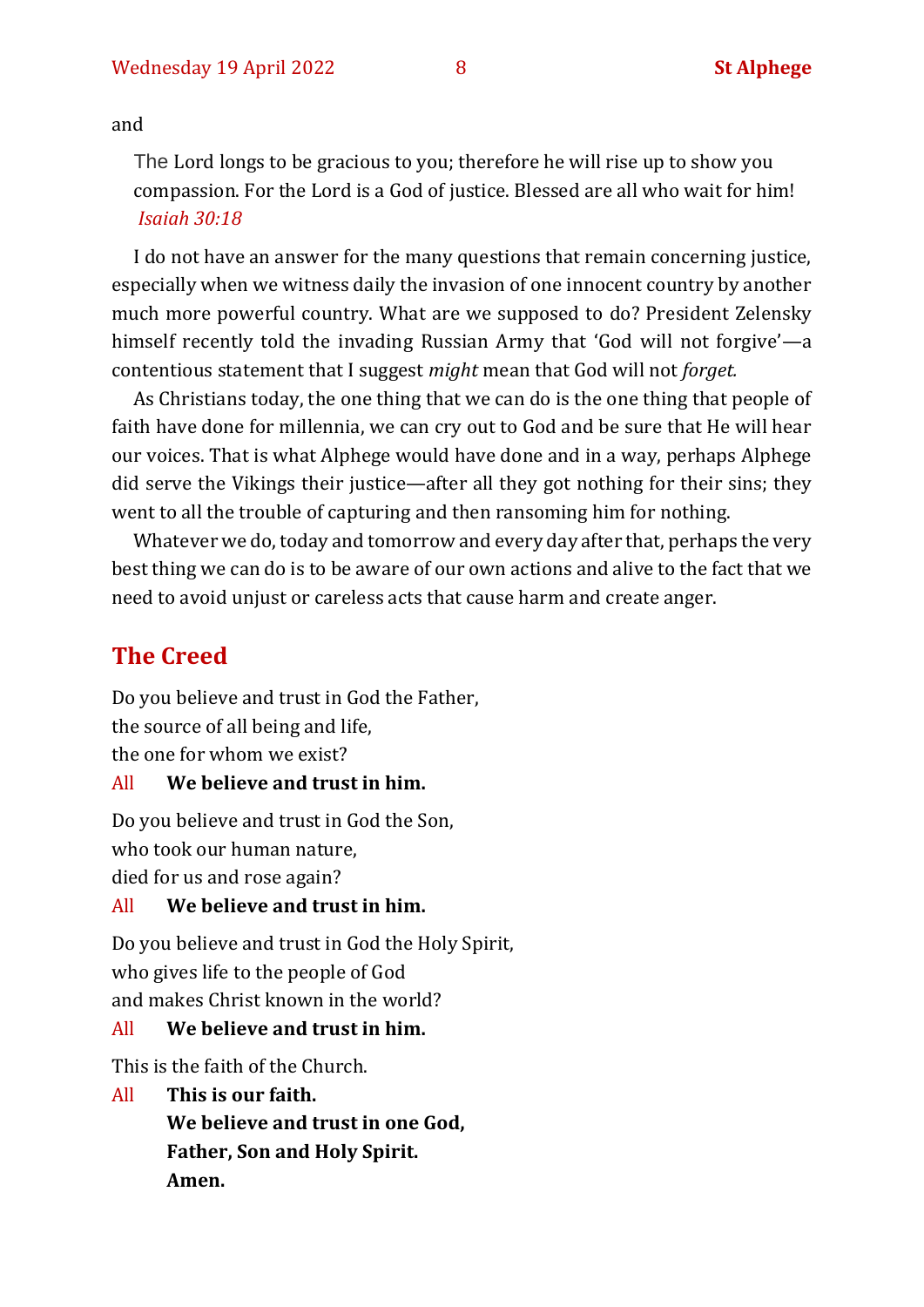### **Prayers of intercession**

These prayers to St Alphege were written soon after Alphege's martyrdom in the period 1012–23. It's easy to adapt them so they are addressed to God himself.

experiatinfela - OR DESCO oqtationum &uolumatum measu ubipfero dolorer exanguittar di dilette ree parer AliHEGE. Acq. ticina ore L'labuf exprimere pocu tifem.quam incimo coidifaffettu do eccibi precef fundo. & mitode uema ado re mecruentemente de pofco A gnofco me pie pater Alille freum. & peccara mea que excograpetenumentre premulatudine nontialeo. do. ecabiconfireoz quia omfutce mee accuido manifesta funci

The prayer, from the manuscript [Arundel 155 f. 182](http://www.bl.uk/manuscripts/FullDisplay.aspx?ref=Arundel_MS_155)

My thoughts and my desires I make known to you in sorrow and anguish, beloved of God, holy father Alphege. I wish that I could express with mouth or lips how in my inmost heart I pour out prayers to God and to you, and crave merciful pardon from God through your intercession. I know myself to be guilty, gracious father Alphege, and my sins to be more numerous than I can bring to mind or count. To God and to you I confess, therefore, all my life's deeds, which are known to God, and which I cannot conceal or amend, if not for the grace of God and, St Alphege, your interceding mercy.

Holy father Alphege, wicked is my life in the sight of God, stained is my soul with wrongful thoughts and all vices of sins, at the guilt of which my own conscience is offended. Far from me are truth and mercy, if it were not that he, the Saviour of mankind, coming down from the heavens, forbade despair and promised forgiveness to sinners. Long ago he would not suffer delays in the destruction of my weakness, that I fall not into despair. But because it is good to hope in the Lord, and blessed are all they who trust in him, with mind and with body, prostrate before God and you, with humble devotion I crave your merciful protection, holy father Alphege, that, with strength and honour greatly shining forth on earth, through your intervention in heaven you reconcile me, your servant, with God, and redeem me from all sins by your gracious intercession. O noble father Alphege, jewel of bishops and glorious beauty of Christ Church, hear sinful me humbly praying to you, and unceasingly plead for my offences to the blessed Saviour. Holy father Alphege, implore the Lord that he keep far from wretched me sinful lusts and wicked desires, and turn wrongful thoughts away from me, and deliver me from every pollution of the devil and his ministers, that I may become worthily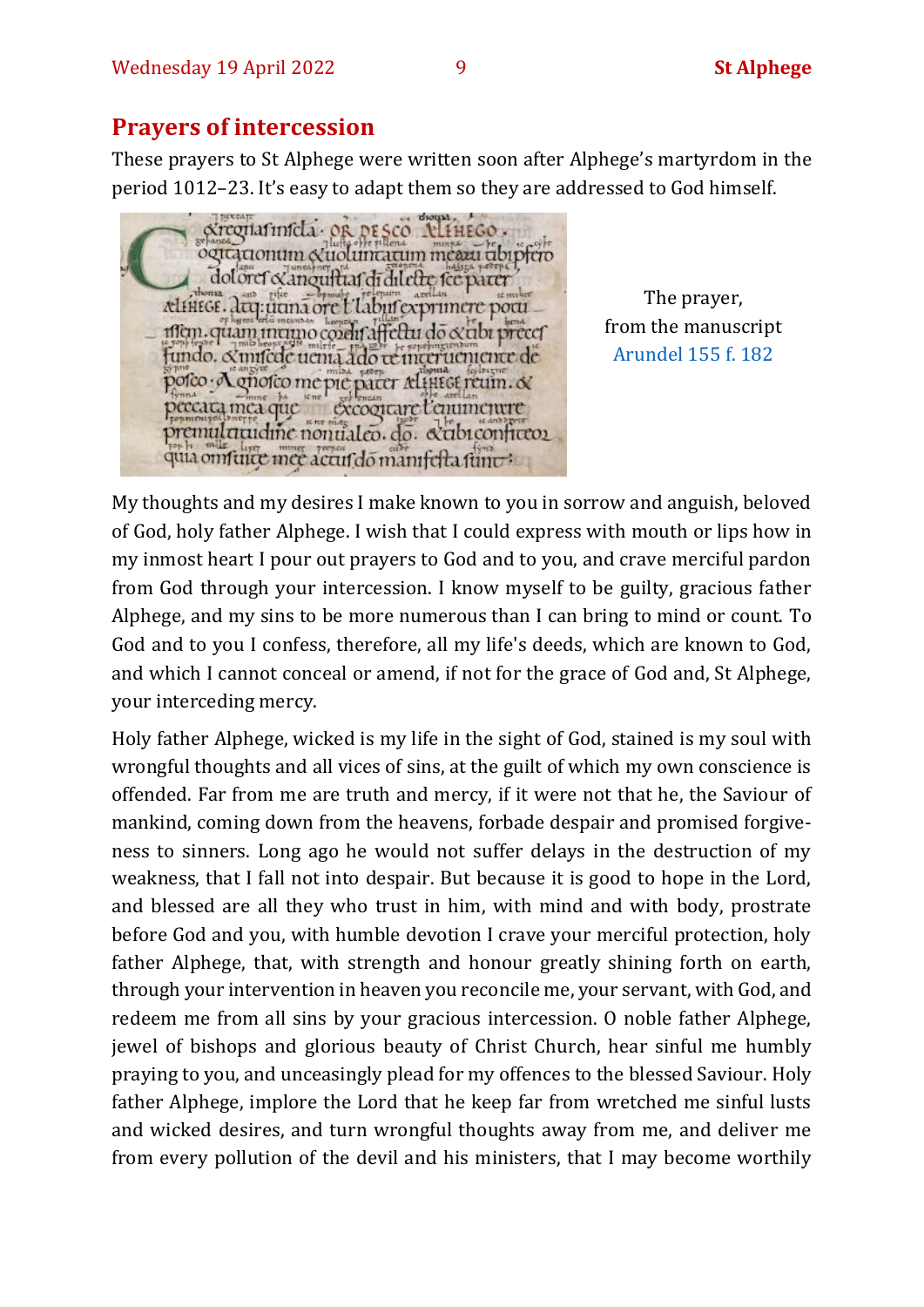pleasing to God, and fittingly perform this with all love for God and for you.

I pray also through you, holy father Alphege, to all the blessed host of saintly martyrs, who by their steadfast faith and shedding of their blood have achieved heavenly rewards, that supported by the protection of so many saints in this present life I may leave and shun all things which are harmful to the body and the soul, and love Christ entirely with a pure mind, and steadfastly endure in the Lord's commands. And, thus enduring, intercede for me, holy father Alphege, that Christ the Lord may grant that I may deserve to come to eternal bliss, where health, life and joy endure for all those beloved of God, through all ages of ages.

Merciful Father,

All **accept these prayers for the sake of your Son, our Saviour Jesus Christ. Amen.**

# **The peace**

Unto us a child is born, unto us a son is given, and his name shall be called the Prince of Peace.

The peace of the Lord be always with you,

All **And also with you.**

# HYMN 3 **[How deep the Father](https://www.youtube.com/watch?v=UfhRs5g5t8M)'s love for us** (click on this link to hear the hymn) **[The martyr](https://www.youtube.com/watch?v=noqbDeWoUcM)'s song** (click on this link to hear the hymn)

The liturgy of the Communion Service appears below

# The Dismissal

God give you grace to follow his saints in faith and love and steadfastness and the blessing of God the Almighty: Father, Son, and Holy Spirit, be with you now and remain with you always.

All **Amen.**

### HYMN 4 **[Glorify your name](https://www.youtube.com/watch?v=T5a-zglshnE)** (please click on this link to hear the hymn)

Go in peace to love and serve the Lord.

All **In the name of Christ. Amen.**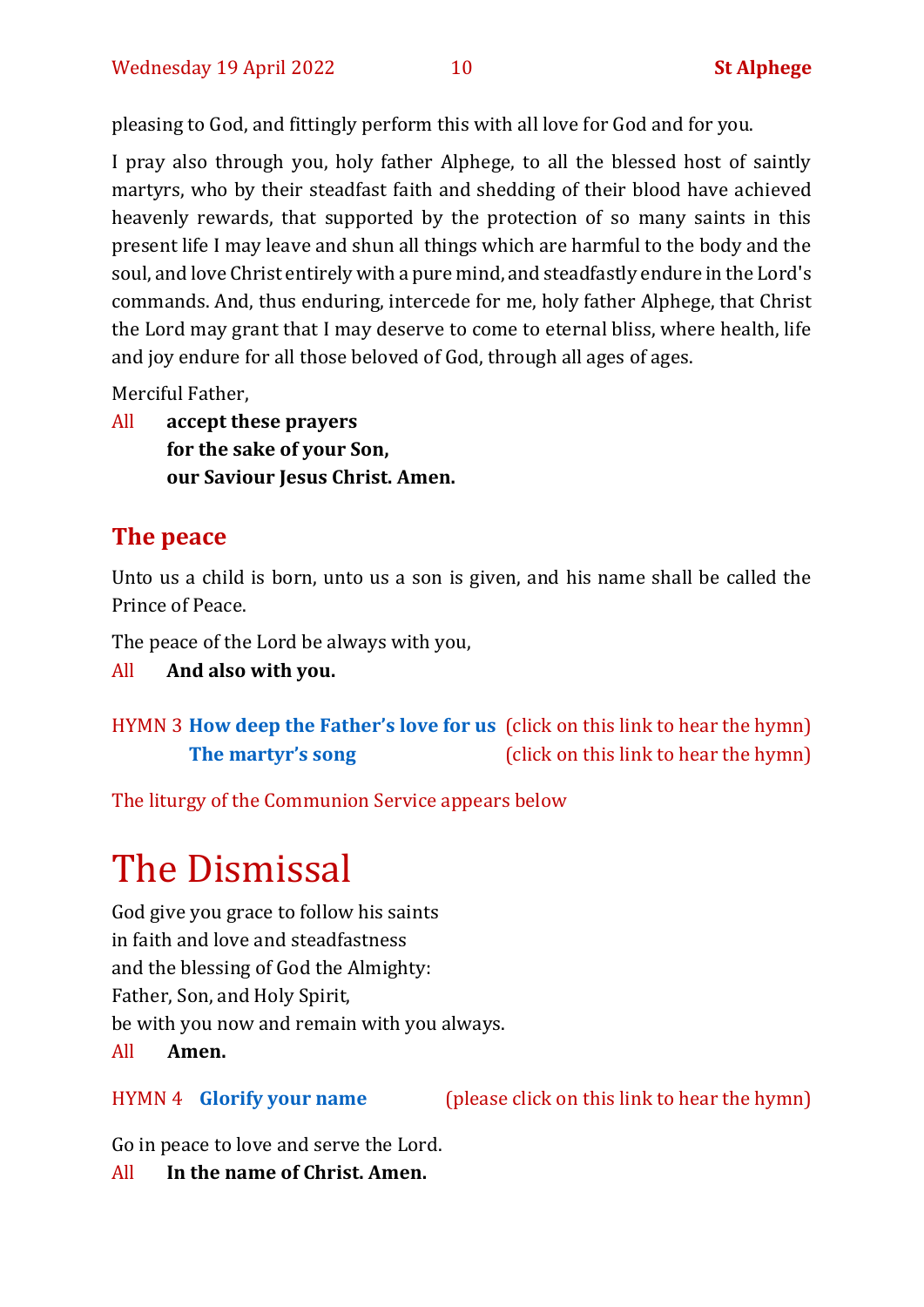# The Liturgy of the Sacrament

# Eucharistic Prayer (prayer E)

The Lord be with you

## All **and also with you.**

Lift up your hearts.

### All **We lift them to the Lord.**

Let us give thanks to the Lord our God.

### All **It is right to give thanks and praise.**

It is indeed right, our duty and our joy, always and everywhere to give you thanks, holy Father, almighty and eternal God, through Jesus Christ our Lord. And now we give thanks, most gracious God, surrounded by a great cloud of witnesses and glorified in the assembly of your saints. The glorious company of apostles praise you. The noble fellowship of prophets praise you. The white-robed army of martyrs praise you. We, your holy Church, acclaim you. In communion with angels and archangels, and with all who served you on earth and worship you now in heaven, we raise our voice to proclaim your glory, for ever praising you and saying:

All **Holy, holy, holy Lord, God of power and might, heaven and earth are full of your glory. Hosanna in the highest. Blessed is he who comes in the name of the Lord. Hosanna in the highest.**

We praise and bless you, loving Father, through Jesus Christ, our Lord; and as we obey his command, send your Holy Spirit, that broken bread and wine outpoured may be for us the body and blood of your dear Son.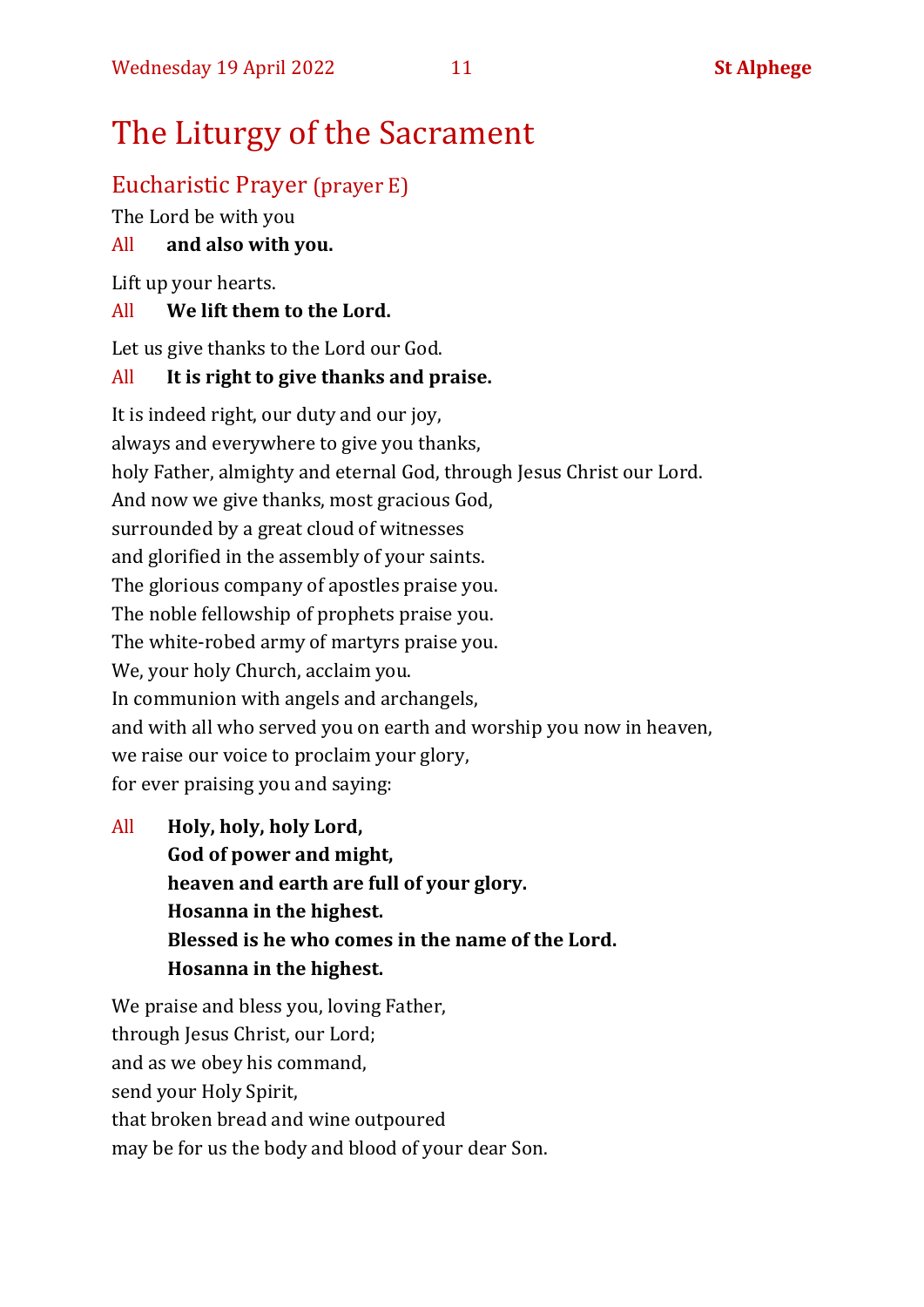On the night before he died he had supper with his friends and, taking bread, he praised you. He broke the bread, gave it to them and said: Take, eat; this is my body which is given for you; do this in remembrance of me.

When supper was ended he took the cup of wine. Again he praised you, gave it to them and said: Drink this, all of you; this is my blood of the new covenant, which is shed for you and for many for the forgiveness of sins. Do this, as often as you drink it, in remembrance of me.

So, Father, we remember all that Jesus did, in him we plead with confidence his sacrifice made once for all upon the cross.

Bringing before you the bread of life and cup of salvation, we proclaim his death and resurrection until he comes in glory.

Great is the mystery of faith:

All **Christ has died. Christ is risen. Christ will come again.**

Lord of all life, help us to work together for that day when your kingdom comes and justice and mercy will be seen in all the earth.

Look with favour on your people, gather us in your loving arms and bring us with Alphege and all the saints to feast at your table in heaven.

Through Christ, and with Christ, and in Christ, in the unity of the Holy Spirit, all honour and glory are yours, O loving Father, for ever and ever.

All **Amen.**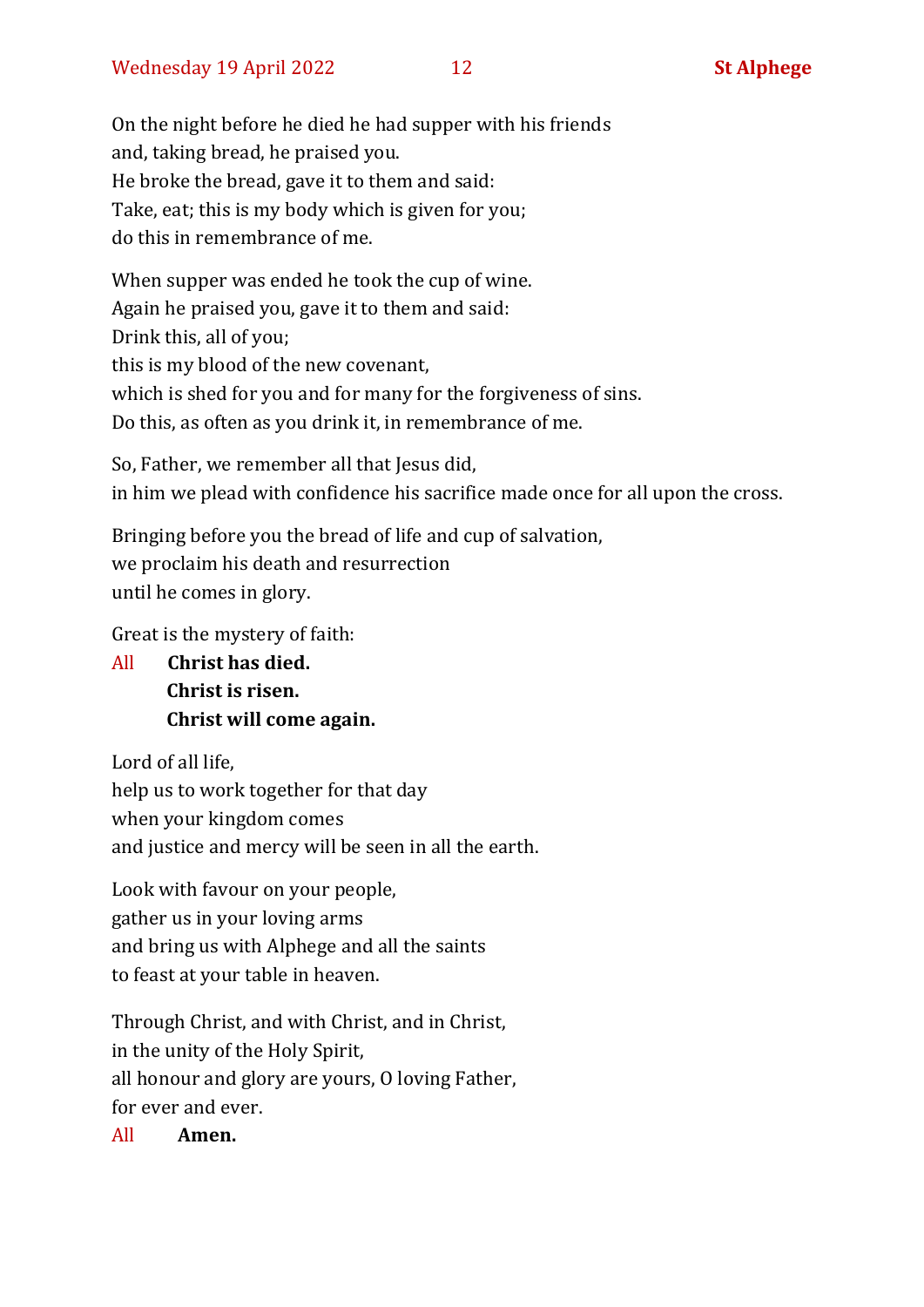## The Lord's Prayer

As our Saviour taught us, so we pray

All **Our Father in heaven, hallowed be your name, your kingdom come, your will be done, on earth as in heaven. Give us today our daily bread. Forgive us our sins as we forgive those who sin against us. Lead us not into temptation but deliver us from evil. For the kingdom, the power,** 

**and the glory are yours now and for ever. Amen.**

## Breaking of the Bread

We break this bread to share in the body of Christ.

- All **Though we are many, we are one body, because we all share in one bread.**
- All **Lamb of God,**

**you take away the sin of the world, have mercy on us.**

**Lamb of God, you take away the sin of the world, have mercy on us.**

**Lamb of God, you take away the sin of the world, grant us peace.**

Draw near with faith. Receive the body of our Lord Jesus Christ which he gave for you, and his blood which he shed for you. Eat and drink in remembrance that he died for you, and feed on him in your hearts by faith with thanksgiving.